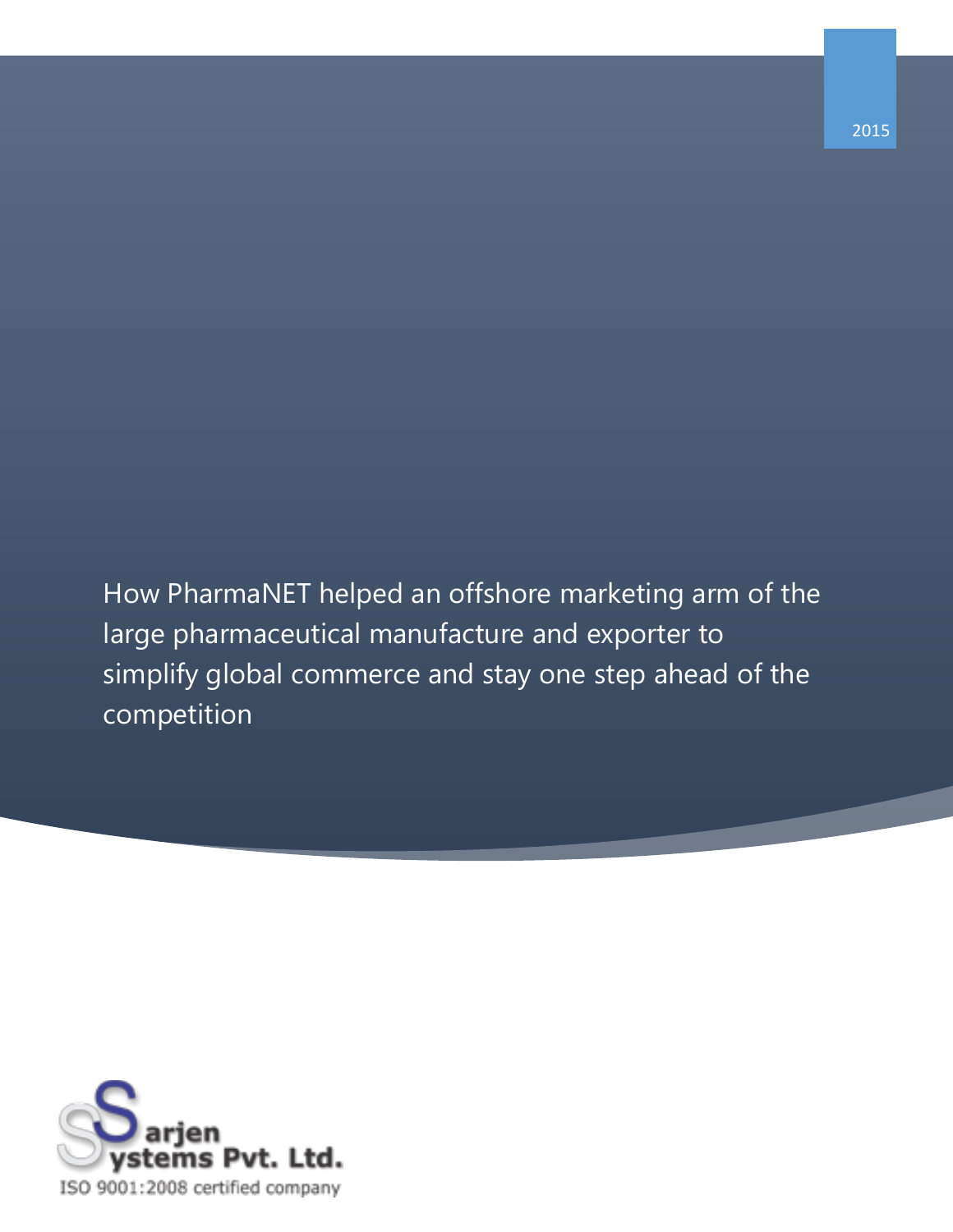

# Client introduction

The offshore marketing arm of large pharmaceutical manufacture and exporter, engaged in all the licensing related activities and pharmaceutical product trading in the regulatory markets of Asia-Pacific, Australia, Europe & America

## Business challenges

The firm was using manual processes for reconciliations that include chargebacks, rebates, and returns, but these processes are often inefficient and ineffective.

"The process was highly error-prone because of the volume of transactions they had to review manually. Also, the labor costs associated with managing chargebacks were becoming very high and impeding its ability to grow."

Due to its exponential growth, it needed a way to make its chargeback management process more efficient, automated and streamlined while minimizing revenue leakage and overpayments.

Implement Manage Grow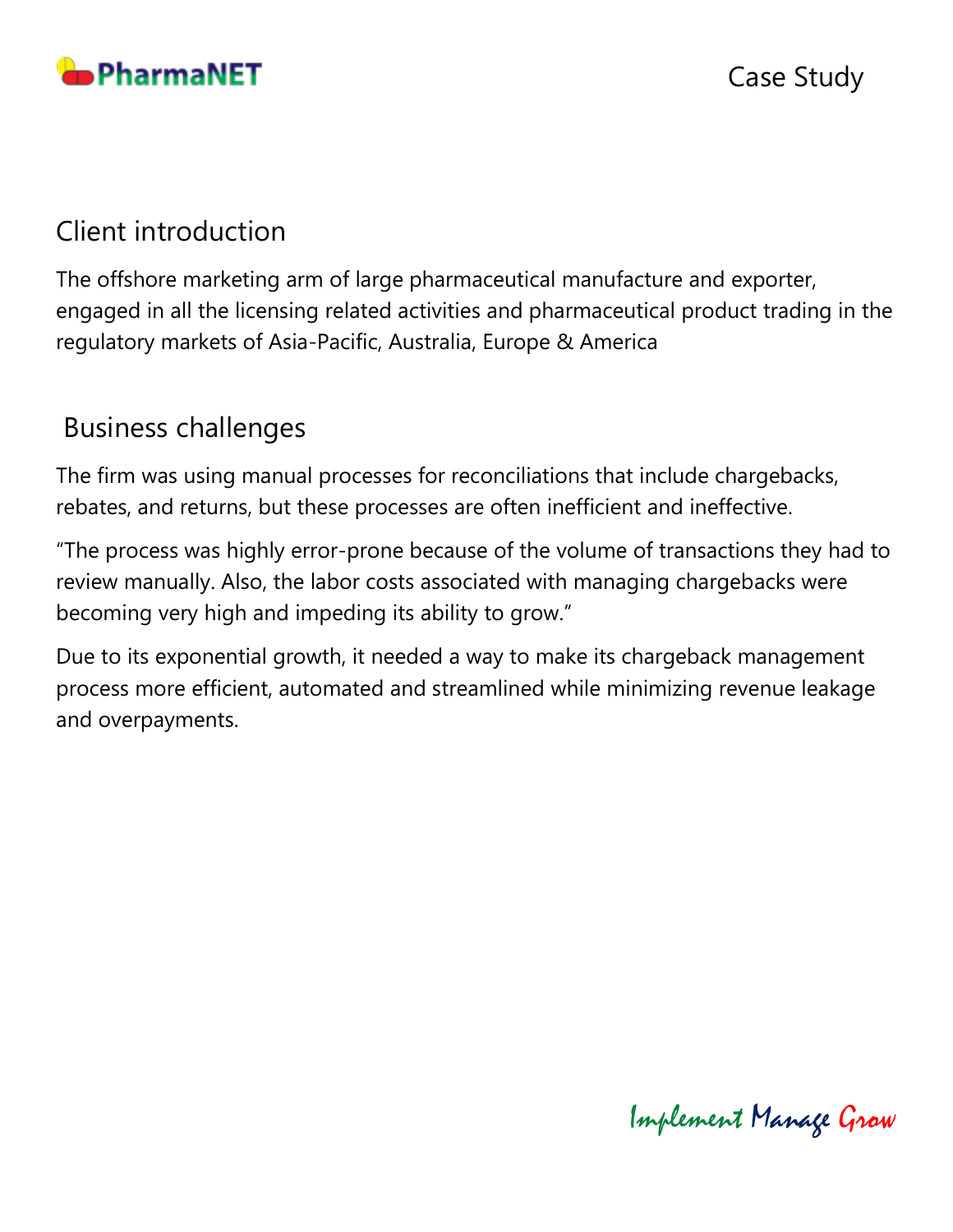

# Supply chain flow of USA



To enhance profitability in today's increasingly complex and competitive marketplace, it decided to implement automated contract and chargeback management solutions.

These integrated systems bring high performance capabilities that enable them to accurately, effectively and efficiently manage their contract and chargeback challenges.

Implement Manage Grow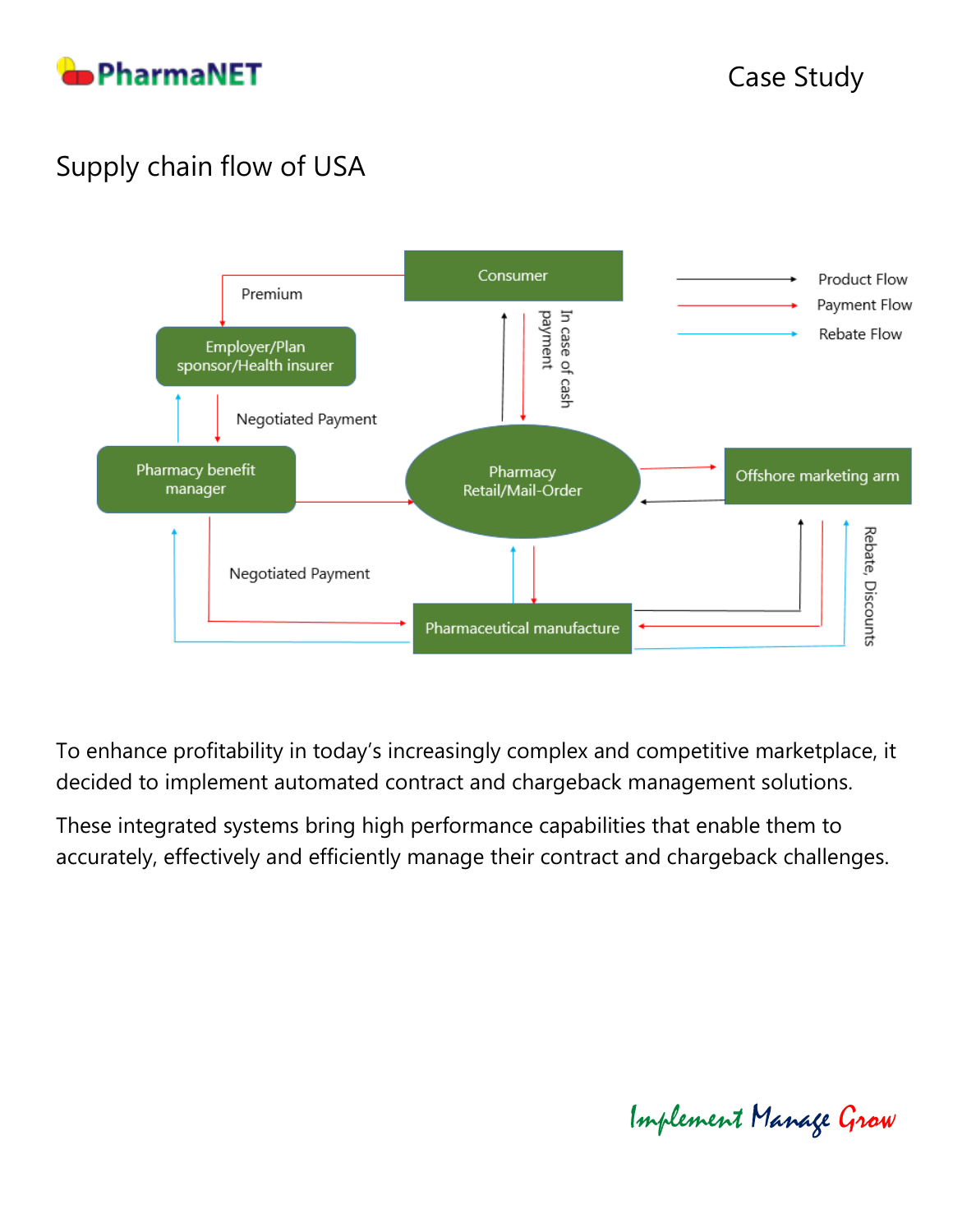

# 1. Streamlined processing using EDI

PharmaNET provided the simple and cost-effective solution to manage transactions with its customers, such as sending and receiving chargebacks, reconciliations and price changes. PharmaNET also provides seamless integration and partnerships with leading ERP systems by streamlining transactions with pharmaceutical distributors, national retailers and other trading partners.

This end-to-end, web-based integration can streamline the whole contracting and chargeback process which fetched lots of benefits like:

- Improved accuracy
- Less manual effort
- Greater productivity without increasing staff
- Lower operational costs
- Reduced business process complexity
- Improved business agility
- Enhanced customer service

Implement Manage Grow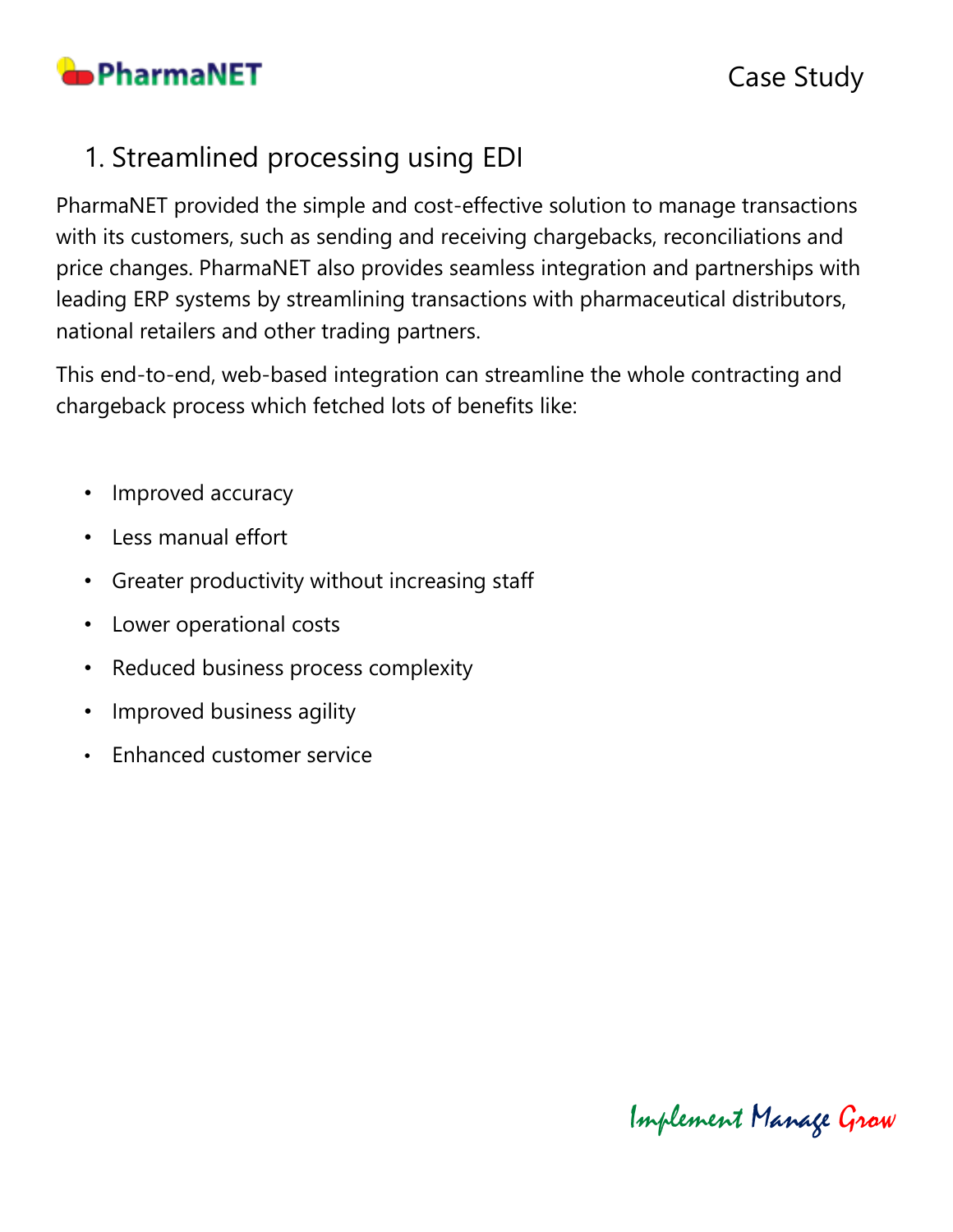

## 2. Contract management

Due to its high-stakes contractual relationships with wholesalers, distributors, group purchasing organizations, pharmacy benefit manager, retailers and other channel partners, each of whom receives a custom bundle of pricing incentives. Incentives range from the simple to the highly complex, and can vary by product, by buyer, by sales date, by quantity sold, and more.

PharmaNET implementation reduced its daily manual processing efforts by approximately 80% with lots of other benefits like:

Eliminate chargeback overpayments: By automatically validating and processing chargebacks, the firm succeeded to eliminate the labor-intensive and errorprone activities that contributed to chargeback overpayments in the past.

Reduce labor and operational costs: By eliminating manual and laborintensive work, the headcount in their contract management department reduced by 50% or more.

# 3. Chargeback reconciliation

With PharmaNET, it succeeded to overcome the complexities and increased costs by effectively managing the chargebacks, WAC, contract prices, and accounting entries all in one system.

Our solution, aside from handling traditional ERP requirements, includes a natively embedded chargeback and EDI process for pharmaceutical companies which derived various other benefits like:

- Electronic processing of chargeback submissions/disputes and price changes
- Validation of chargeback against contract and memberships
- Real-time calculation of administrative fees and rebates
- Real-time accrual of chargeback values to the General/Ledger

Implement Manage Grow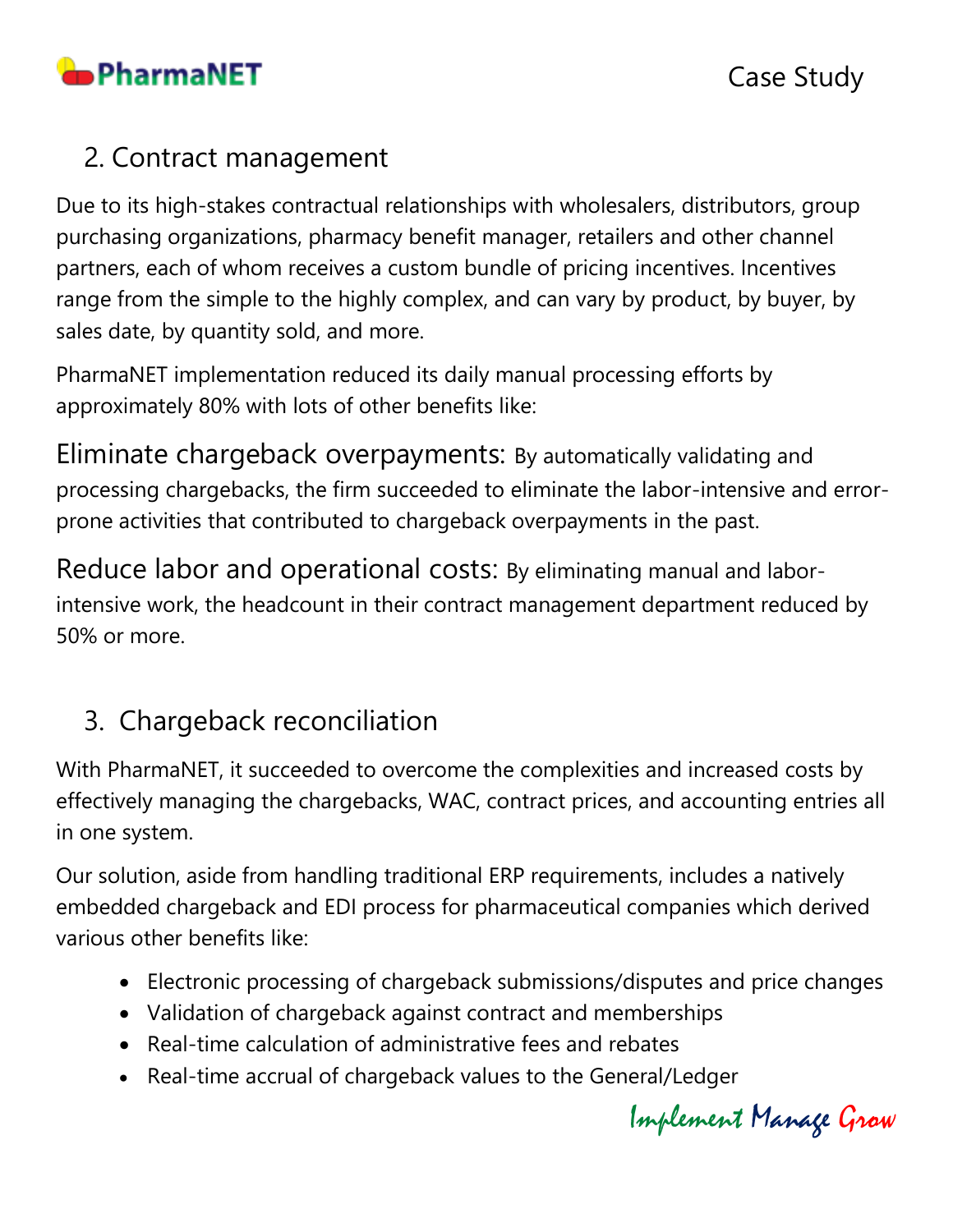

### 4. Rebate management system

PharmaNET also provided a secure web-based rebate management system that stores unlimited rebate and deal agreements. It guarantees accurate rebate calculation, journal creation and claiming.

In addition, the rebate management system anticipated insights and opportunities to improve cash flow and generate increase revenue.

PharmaNET rebate management system added lots of values like:

- Simplified the process by managing simple to complex rebates online
- Reduced the time it takes to process rebates using manual and/or spreadsheet solutions
- Provided a high level of visibility and control.
- Mitigate the risk for error in manual calculation, accruals and payments
- Full audit trail

# 5. Approval & credit limit management system

PharmaNET approval system can handle any approval structure and organizational hierarchy, can enforce departmental, divisional and corporate approvals with multilevel approval lists.

PharmaNET also offered credit risk management by allowing the trading firm to kept details of their channel partners like credit limit, credit period, history of inquiries floated on date, quantity ordered, and amendments list of quotations, responses and final order placed is maintained effortlessly in the software. Which helped the top level management in effective scheme planning, better receivables and enhance productivity.

Implement Manage Grow